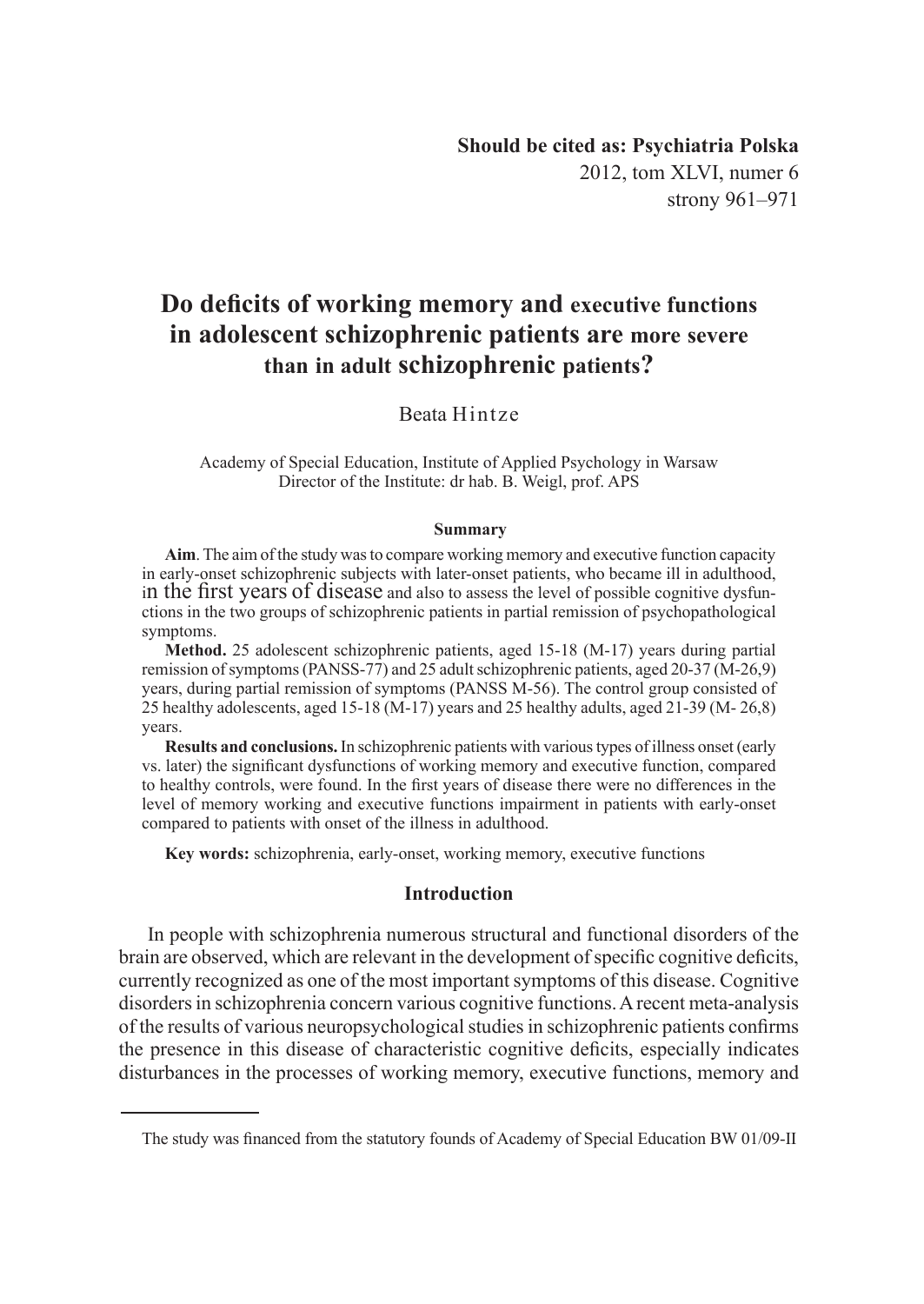learning, attention and speed of information processing [1]. Studies on the specificity of cognitive impairment in schizophrenia led to identify working memory disorders as the most important deficit in this disease [2]. Multiannual neuropsychological research have shown in majority of patients with schizophrenia significant disorders of various aspects of working memory, compared to healthy subjects and people with other mental illnesses [3-6]. It was considered that the indicator of neuropsychological dysfunction of the prefrontal cortex are the impairments of working memory and executive functions [7]. For testing these cognitive processes Wisconsin Card Sorting Test (WCST) is one of the most frequently used [8]. Studies concerning cognitive impairment in schizophrenia suggest a link between the age of the onset of the illness and severity of cognitive deficits. They indicate significantly higher incidence of cognitive dysfunction in patients with early-onset disease compared with those with the onset in adulthood [9]. The differences found in the two periods of onset of the illness concern primarily disorders of attention, working memory, abstract thinking ability, memory and learning [10]. On the basis of researches it was also assumed that cognitive dysfunctions in the first episode of the disease are less severe than in chronic schizophrenia [11]. This may indicate a progressive character of cognitive impairments. The very severity of the cognitive deficits seen in the first episode of schizophrenia can be an indicator of further prognosis about the course of psychosis and treatment [12]. The observed in some patients with a first episode occurrence of a similar pattern of cognitive dysfunction as in patients with chronic psychosis, may suggest a faster progression in them, which in turn is associated with poorer psychosocial functioning [13-15]. Contemporary research of Jabben et al [16] showed a significant association between the severity of cognitive impairment and poorer psychosocial functioning in two groups of patients from the spectrum of schizophrenia and bipolar disorder. However, the strength of this relationship was more significant in patients from schizophrenia spectrum in whom also more severe and more generalized cognitive dysfunctions were found, compared to patients with bipolar disorder.

Based on studies it can be assumed that people with early onset schizophrenia may have significantly more severe cognitive dysfunctions compared to those with the onset of the disease in adulthood. However, some reports indicate no differences in the severity of cognitive deficits in both onset-times, even after several years of the disease [17-18]. Therefore, the aim of this study was to compare the efficiency of working memory and executive functions in adolescents with schizophrenia and adults with schizophrenia in the initial years of the disease, and to determine the extent potential deficits in the assessed processes in both groups of patients during the partial remission of symptoms.

# **Participants of the study**

Group of adolescents with schizophrenia consisted of 25 patients (10 girls, 15 boys) aged 15-18 years (M-17), with the onset of schizophrenia at the age of 12-16 (M-14, 9), with the duration of illness from 0.5 to 5 years (M-2, 1), the number of hospitalizations of 0 to 6 (usually 1-3, M-2), with education level measured in years from 8 to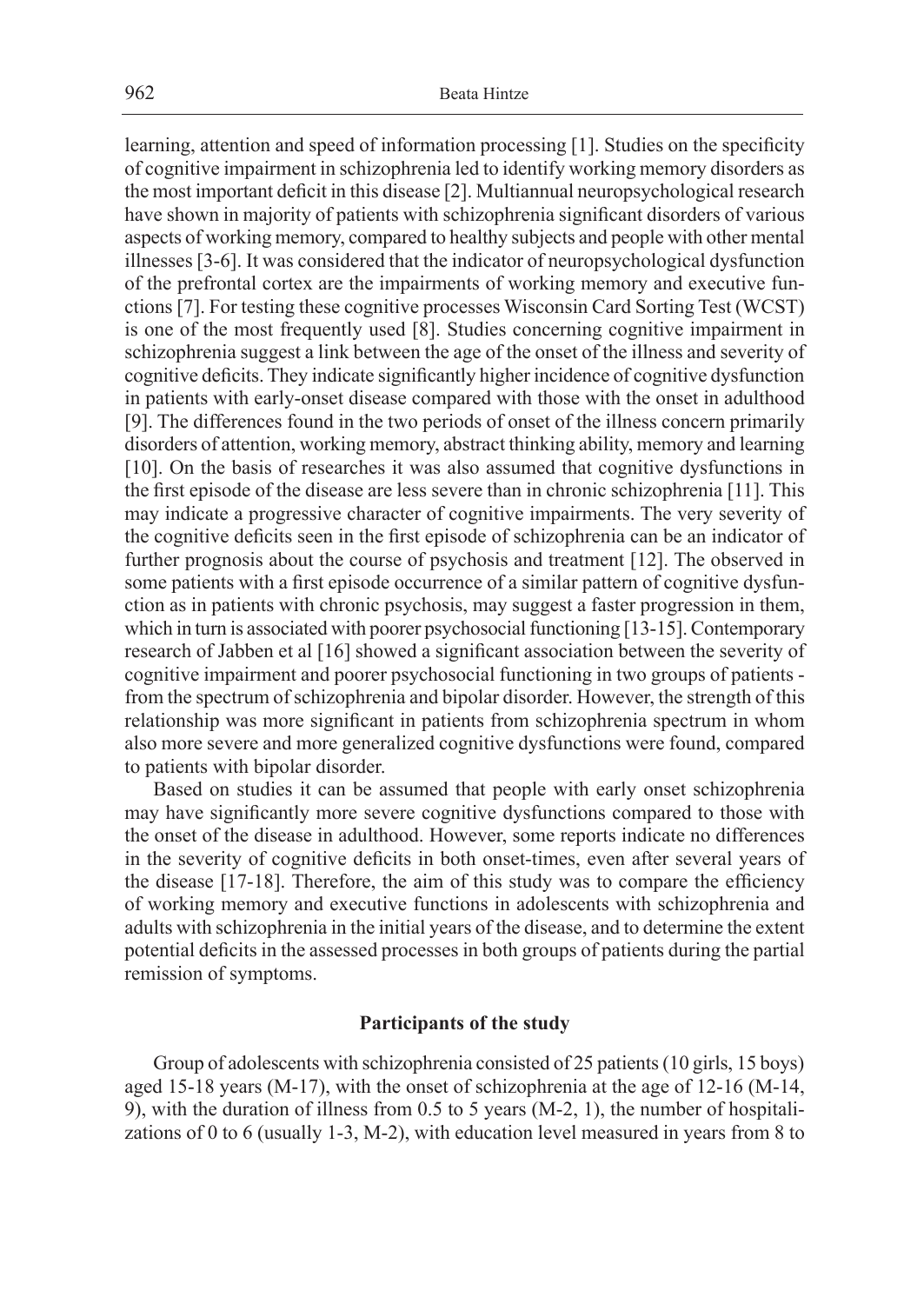11 (M-9,8). Schizophrenia was diagnosed according to ICD-10 criteria. Assessment of psychopathological symptoms and neuropsychological testing was performed in patients during at least partial remission of symptoms of schizophrenia. Intensity of psychopathological symptoms was assessed with PANSS scale (PANSS total M-77, 63-96) All patients with schizophrenia were taking antipsychotic medications, atypical neuroleptics. People with schizophrenia, who were qualified to the study, were not treated because of neurological disease, severe somatic diseases, were not dependent on psychoactive substances. Participation in the study was voluntary. Participants as well as their parents, after learning about the purpose and character of the study, expressed written consent to conduct the study. The subjects were informed that at any time may withdraw from the study without giving reasons and without bearing any consequences because of it.

The group of adult patients with schizophrenia consisted of 25 patients (11 females, 14 males) aged 20-37 (M-26,9), onset of the illness at the age of 19-32 years (M-23,6), the duration of illness from 1 to 8 years (M-3,4) and the number of hospitalizations of 1 to 5 (usually 1-3, M-2), with education level measured in years from 12 to 20 years (M-15,2). Schizophrenia was diagnosed according to ICD-10 criteria. Assessment of psychopathological symptoms and neuropsychological testing was performed in patients during partial remission of psychopathological symptoms (PANSS total M-56, 49-62). All patients with schizophrenia were taking antipsychotic medications, atypical neuroleptics. People with schizophrenia who were qualified to the study were not treated due to neurological diseases, severe somatic diseases, were not dependent on psychoactive substances. Participants of the research, after learning about the purpose and character of the study, expressed written consent to conduct the study. The subjects were informed that at any time may withdraw from the study without giving reasons and without bearing any consequences because of it.

The control group of healthy individuals in adolescence consisted of 25 patients (10 girls, 15 boys) aged 15-18 years (M-17), with education level measured in years from 8 to 11 (M-9,8). Healthy subjects, who were qualified to the control group, were not treated due to mental illness, neurological disorders, severe somatic diseases, were not dependent on psychoactive substances. They also had no first-degree relatives with schizophrenia or other mental disorders. Participation in the study was voluntary. Participants of the research as well as their parents, after learning about the purpose and character of the study, expressed written consent to conduct the study. The subjects were informed that at any time may withdraw from the study without giving reasons and without bearing any consequence because of it.

The control group of healthy adults consisted of 25 subjects (16 females, 9 males) aged 21-39 years (M-26,8), with education level measured in years from 13 to 20 (M-16,5). Healthy subjects, who were qualified to the control group, were not treated due to mental illness, neurological disorders, severe somatic diseases, were not dependent on psychoactive substances. They also had no first-degree relatives with schizophrenia or other mental disorders. Participation in the study was voluntary. Participants of the research, after learning about the purpose and character of the study, expressed written consent to conduct the study. The subjects were informed that at any time may wit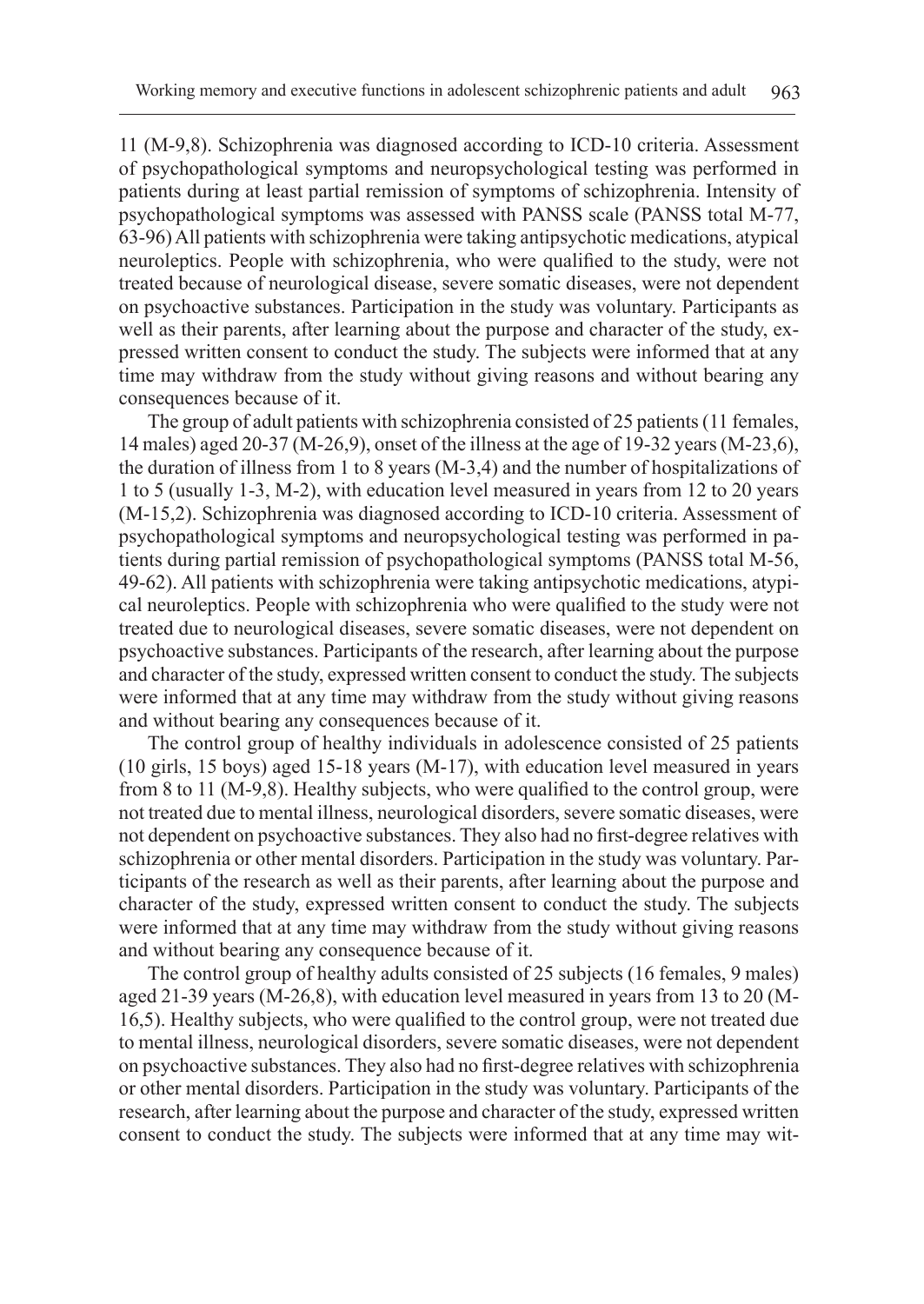hdraw from the study without giving reasons and without bearing any consequences because of it.

# **Method**

Psychometric assessment of psychopathological symptoms intensification was carried out using the PANSS scale [19]. For the neuropsychological evaluation two computer versions of tests designed to evaluate different aspects of working memory and executive functions were used: Wisconsin Card Sorting Test (WCST) in Heaton version [20]. In the assessment of the test results into consideration were taken: the percentage of all errors, percentage of perseverative errors, percentage of non-perseverative errors, percentage of responses in line with the concept of logic, the number of correctly achieved categories, the number of cards needed to arrange I category and the Visual Working Memory N-back Test [21]. In the study, the version with 1-back numbers was used. The subject had to memorize the number currently exposed on the computer screen and the number presented before. The task was to press the key number, which was presented before the currently displayed. In this test, the percentage of correct responses was calculated as well as the percentage of incorrect responses and the time of reaction.

In the statistical analyzes to compare the statistical significance of differences between the studied groups tests for four independent groups were applied: one-way analysis of variance followed by a comparison of mediums by post-hoc Duncan's test. Statistical calculations was carried out using the computer software STATISTICA 7

#### **Results**

Both clinical groups – adolescents and adults with schizophrenia - achieved significantly worse results in four WCST test parameters compared to their matched groups of healthy subjects. They made significantly more of all errors, perseverative and non-perseverative errors, obtained a significantly lower response rate in line with the concept of logic, and a group of adult patients also used a larger number of cards to the first category arrangement, compared to healthy subjects. The results of these two groups of people with schizophrenia did not differ only from the results of healthy individuals in terms of the number of achieved categories, and in the group of ill adults also did not differ significantly in intensity of non-perseverative errors. Adolescents suffering from schizophrenia obtained the same results in all parameters of WCST test, except for the first category arrangement trial, as compared to adult patients with schizophrenia. They used a much smaller number of cards to the first category arrangement than the ill adults. Whereas the control groups did not differ between each other in the performance of this test. Tabłe 1 and Table 2 *on next pages*.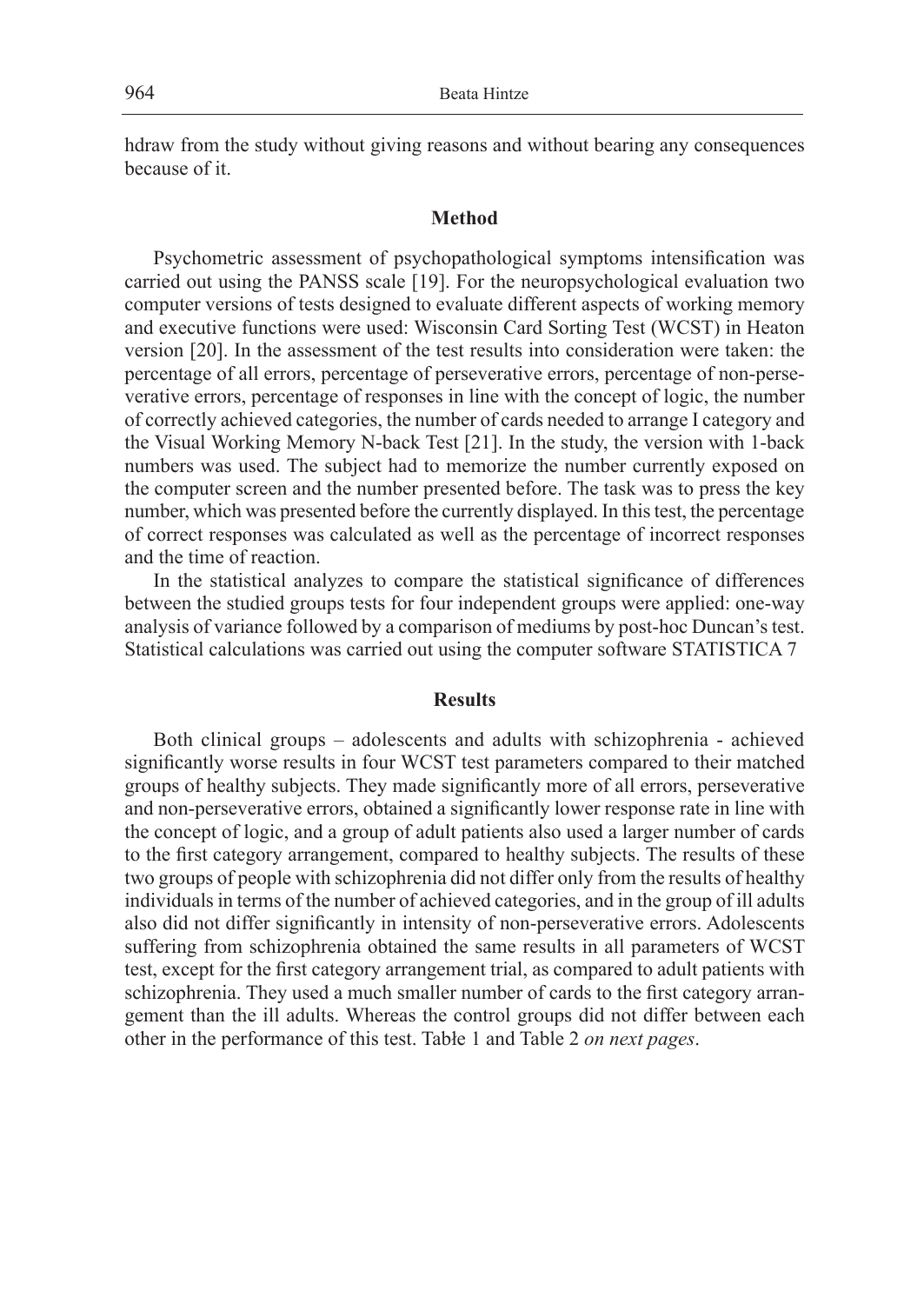Table 1. **WCST test results in clinical groups, adolescents with schizophrenia (EOS) and adult patients with schizophrenia (AOS)**  Table 1. WCST test results in clinical groups, adolescents with schizophrenia (EOS) and adult patients with schizophrenia (AOS) in comparison with control groups and between groups - mean values (M), lower-upper quartile, standard deviation (SD) **in comparison with control groups and between groups - mean values (M), lower-upper quartile, standard deviation (SD)**

|                                   |                                     |                                   |                                   |                                         | WCST test parameters                                       |                                  |                                           |
|-----------------------------------|-------------------------------------|-----------------------------------|-----------------------------------|-----------------------------------------|------------------------------------------------------------|----------------------------------|-------------------------------------------|
| Research groups<br>and their size |                                     | Perseverative<br>errors           | Non-perseverative<br>errors       | Total errors                            | % of conceptual<br>answers                                 | Number of categories<br>achieved | Trial to complete<br>first category       |
|                                   | $EOS$<br>N = 25                     | $9-14$ ; SD 6<br>$M = 11.68***$   | $7-12$ ; SD = 4.8<br>$M = 10.60*$ | $16-27$ ; SD = 9.1<br>$M = 22.28***$    | $67-81$ ; $SD = 12.9$<br>$M = 72.52***$                    | $6-6$ ; SD = 0.7<br>$M = 5.72$   | $11-14$ ; SD = 4.8<br>$M = 14.16$         |
| Clinical groups                   | $AOS$<br>N = 25                     | $9-18$ ; SD = 6<br>$M = 13.88***$ | $7-15$ ; SD = 6.3<br>$M = 11.88$  | $19-29$ ; $SD = 10.4$<br>$M = 25.76***$ | $57-77$ ; $SD = 12.8$ $6-6$ ; $SD = 0.9$<br>$M = 68.72***$ | $M = 5.68$                       | $M = 24.32$ ***(#)<br>$12 - 28$ ; SD = 16 |
|                                   | EOS<br>25<br>For E<br>$\frac{1}{2}$ | $6-8$ ; SD = 1.7<br>$M = 7.56$    | $5-9$ ; $SD = 2.6$<br>$M = 7.08$  | $12-17$ ; SD = 3.3<br>$M = 14.64$       | $82 - 86$ ; SD = 4.2<br>$M = 83.08$                        | $6-6$ ; SD = 0.0<br>$M = 6.00$   | $11-13$ ; SD = 2.1<br>$M = 12.16$         |
| Control groups                    | For AOS<br>25<br>$\frac{1}{2}$      | $6-9$ ; SD = 3.5<br>$M = 8.32$    | $6 - 11$ ; SD = 4.4<br>$M = 9.48$ | $13-19$ ; $SD = 7.3$<br>$M = 17.80$     | $75-85$ ; SD = 10.2 $6-6$ ; SD = 0.0<br>$M = 78.92$        | $M = 5.88$                       | $11 - 12$ ; SD = 4.1<br>$M = 12.88$       |

EOS - adolescents with schizophrenia; AOS - adults with schizophrenia; Control group for EOS - healthy adolescents; EOS – adolescents with schizophrenia; AOS – adults with schizophrenia; Control group for EOS – healthy adolescents; Control group for AOS - healthy adults Control group for AOS – healthy adults

Ducan's Test (post-hoc) Ducan's Test (post-hoc)

Comparisons concern EOS group and group of healthy peers-  ${}^*p < 0.05$ ;  ${}^{**}p < 0.01$ ;  ${}^{***}p < 0.001$ <br>Comparisons concern AOS group and group of healthy adults-  ${}^{**}p < 0.01$ ;  ${}^{***}p < 0.001$ <br>Comparisons concern EOS group Comparisons concern EOS group and group of healthy peers–  $*p < 0.05$ ;  $** p < 0.01$ ;  $**p < 0.001$ Comparisons concern AOS group and group of healthy adults– \*\*p  $\leq 0.01$ ; \*\*p  $\leq 0.001$ 

Comparisons concern EOS group and AOS group  $-$  # p  $<$  0.01

Comparisons between control groups: healthy adolescents and adults - statistically insignificant results Comparisons between control groups: healthy adolescents and adults – statistically insignificant results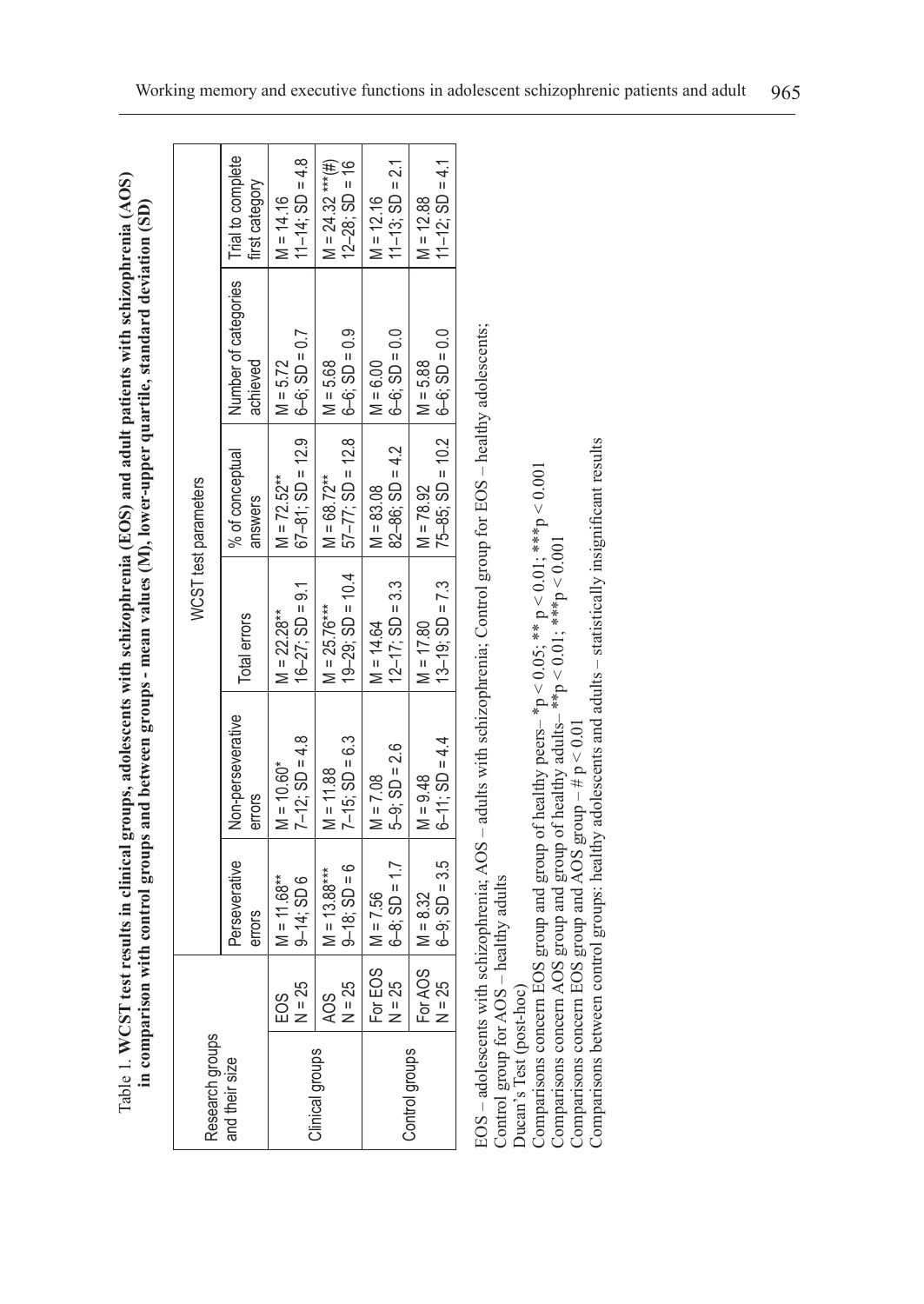| Table 2. N-back test results in clinical groups, adolescents with schizophrenia (EOS) |
|---------------------------------------------------------------------------------------|
| and adult patients with schizophrenia (AOS) in comparison with control groups         |
| and between groups - mean values (M), lower-upper quartile, standard deviation (SD)   |

| Research groups |            | N-back test parameters    |                           |                           |  |
|-----------------|------------|---------------------------|---------------------------|---------------------------|--|
| and their size  |            | % of correct<br>reactions | $%$ of error<br>reactions | Time<br>of reaction       |  |
| Clinical groups | <b>EOS</b> | $M = 77.60$ ***           | $M = 22.40***$            | $M = 664.76***$           |  |
|                 | $N = 25$   | $60-100$ : SD = 24.9      | $0-40$ : SD = 24.9        | $346 - 862$ : SD = 331    |  |
|                 | AOS        | $M = 72.32**$             | $M = 27.68**$             | $M = 903.80(#)$           |  |
|                 | $N = 25$   | $56 - 96$ : SD = 25.5     | $4-44$ : SD = 25.5        | $670 - 1088$ : SD = 283.8 |  |
| Control groups  | For EOS    | $M = 99.68$               | $M = 0.32$                | $M = 407.80$              |  |
|                 | $N = 25$   | $100-100$ : SD = 1.6      | $0-0$ : SD = 1.6          | $256 - 508$ ; SD = 189.6  |  |
|                 | For AOS    | $M = 89.92$               | $M = 10.08$               | $M = 804.24^{\circ}$      |  |
|                 | $N = 25$   | $88 - 100$ : SD = 13.4    | $0-12$ ; SD = 13.4        | $552 - 1090$ ; SD = 318.7 |  |

EOS – adolescents with schizophrenia, AOS – adults with schizophrenia, Control group for EOS – healthy adolescents;

Control group for AOS – health adults

Duncan's Test (post-hoc)

Comparisons concern EOS group and group of healthy peers – \*\*  $p < 0.01$ ; \*\*\*  $p < 0.001$ 

Comparisons concern AOS group and group of healthy adults – \*\*  $p < 0.01$ 

Comparisons concern EOS group and AOS group–  $\# p$  <0.01

Comparisons concern control groups: healthy adolescents and adults  $-\wedge p < 0.001$ 

Both clinical groups – adolescents and adults with schizophrenia - achieved significantly worse results in the N-back test in comparison with the matched groups of healthy individuals. They obtained significantly fewer correct responses and had significantly more incorrect responses than the healthy individuals, and a group of ill adolescents additionally had a much longer reaction time compared to healthy peers. Adolescents suffering from schizophrenia obtained the same results in two parameters of the N-back test as adults with schizophrenia. The exception was the response time, where they received a much faster response time than ill adults. Whereas in the control groups, healthy adolescents also had faster reaction times than healthy adults, and this was the only parameter in the tests differentiating these groups from each other .

# **Discussion of results**

In the study it was indicated that despite significant reduction of psychotic symptoms, especially in adults with schizophrenia, the ill persons from both clinical groups achieved significantly worse results in tests compared to healthy subjects. This confirms the results of many previous studies which present severe cognitive deficits in schizophrenic patients in all stages of disease, also during remission [22-25]. The ill participants from both clinical groups in comparison with healthy subjects scored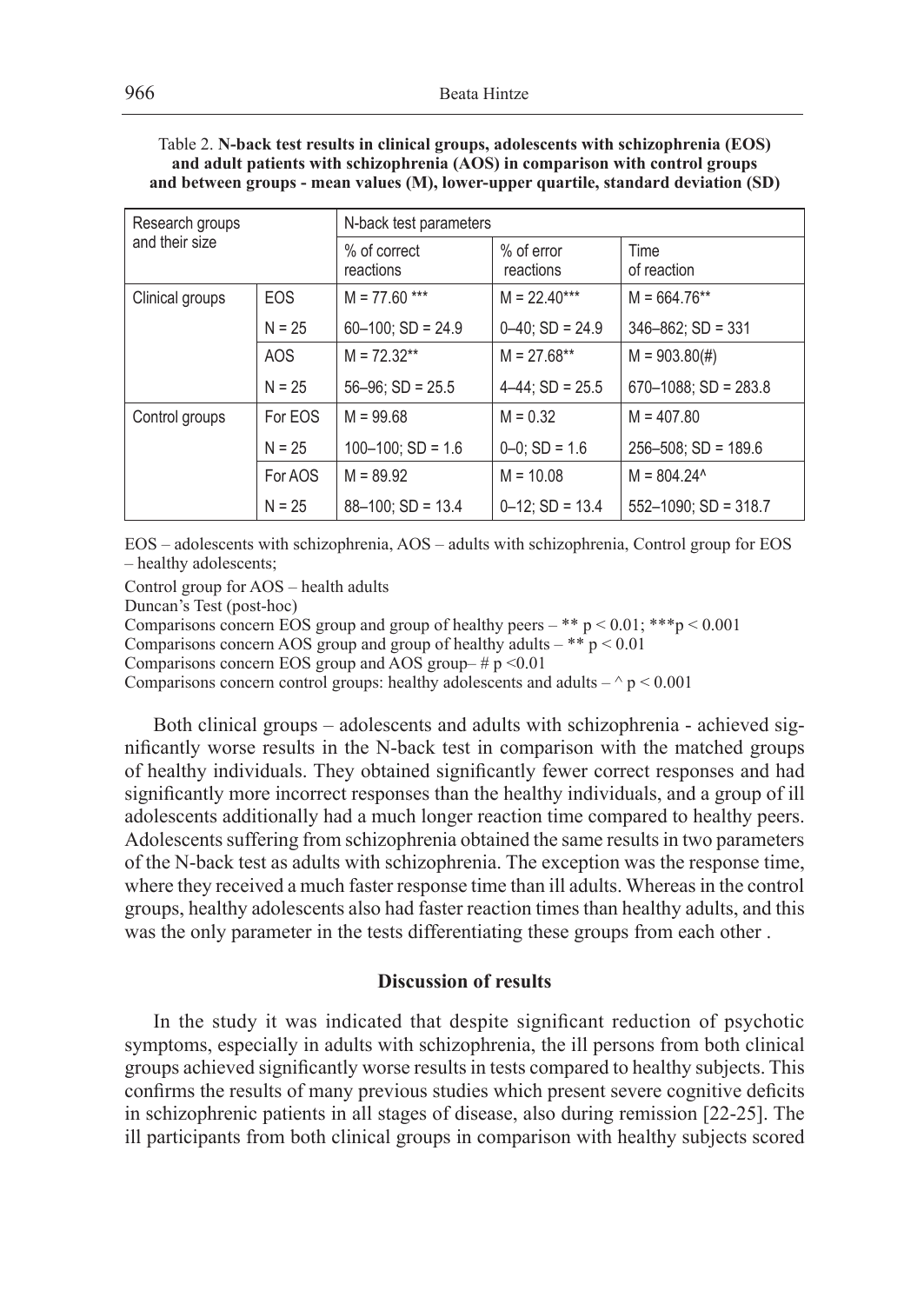significantly worse in WCST test. A higher rate of perseverative errors committed by them shows weakening of cognitive processes flexibility and the presence of stereotyped response, while a large number of non-perseverative errors - a disturbance in attention, especially in the group of adolescents The received by them lower rate of logical conception signifies substantial difficulties in formulating logical concepts. However, in this test, the sick and healthy persons achieved the same number of categories This result may suggest that, despite the poorer working memory function of patients suffering from schizophrenia, with different times of illness onset, in the period of partial remission of psychopathological symptoms they may have similar efficiency of thinking as healthy persons. However, the ability to use real-time information in both groups of patients with schizophrenia is significantly weakened in comparison with healthy subjects. It is also worth noting that the patients from the two groups were treated with new generation neuroleptics This can be an essential cause for such good results in terms of efficiency of thinking of the ill persons, as it is believed that these drugs improve cognitive functions [26].

This would indicate that selective deficits in working memory do not have to be related to disorganized thinking in schizophrenic patients in the period of partial remission, especially when in the treatment the medications are applied taking into account the improvement of cognitive function. This conclusion is confirmed by, for example, the study of Beninger et al [27], conducted among persons with schizophrenia treated with typical neuroleptics and the atypical ones. Although all of them obtained in the study significantly worse results than healthy controls, the performance in most of the WCST parameters in atypical neuroleptic-treated patients was significantly better than in those treated with typical neuroleptics. Similar results were obtained by Polish researchers comparing the impact of various neuroleptic drugs - risperidone, olanzapine, and phenothiazines - on cognitive functioning. They found that patients treated with atypical neuroleptics received significantly better results in the WCST than patients treated with drugs from the group of phenothiazines. And some of them, receiving systematically risperidone or olanzapine, obtained WCST results such as healthy individuals [28-29].

In the test for assessing simple visual working memory - N-back Test - patients with schizophrenia in both clinical groups in comparison with healthy subjects achieved significantly worse results, especially made more incorrect responses and were characterized by longer time of performing the tasks. However, the adolescent patient had significantly faster response time than adult patients, their results ranged between adult patients and healthy peers. Yet, performance of this test by the two groups of patients shows a visual working memory disorders, as well as a much weakened visual-spatial processes. In various studies using the N-back test it was found that its performance by schizophrenic patients was significantly worse in comparison with healthy subjects. Patients committed more errors in it and had a longer reaction time, which was associated with abnormal function of dorsolateral prefrontal cortex [30-31].

In the she study it was also showed that there were no significant difference in the severity of memory impairment and executive functions in adolescents with schizophrenia with early onset compared to patients with schizophrenia with onset during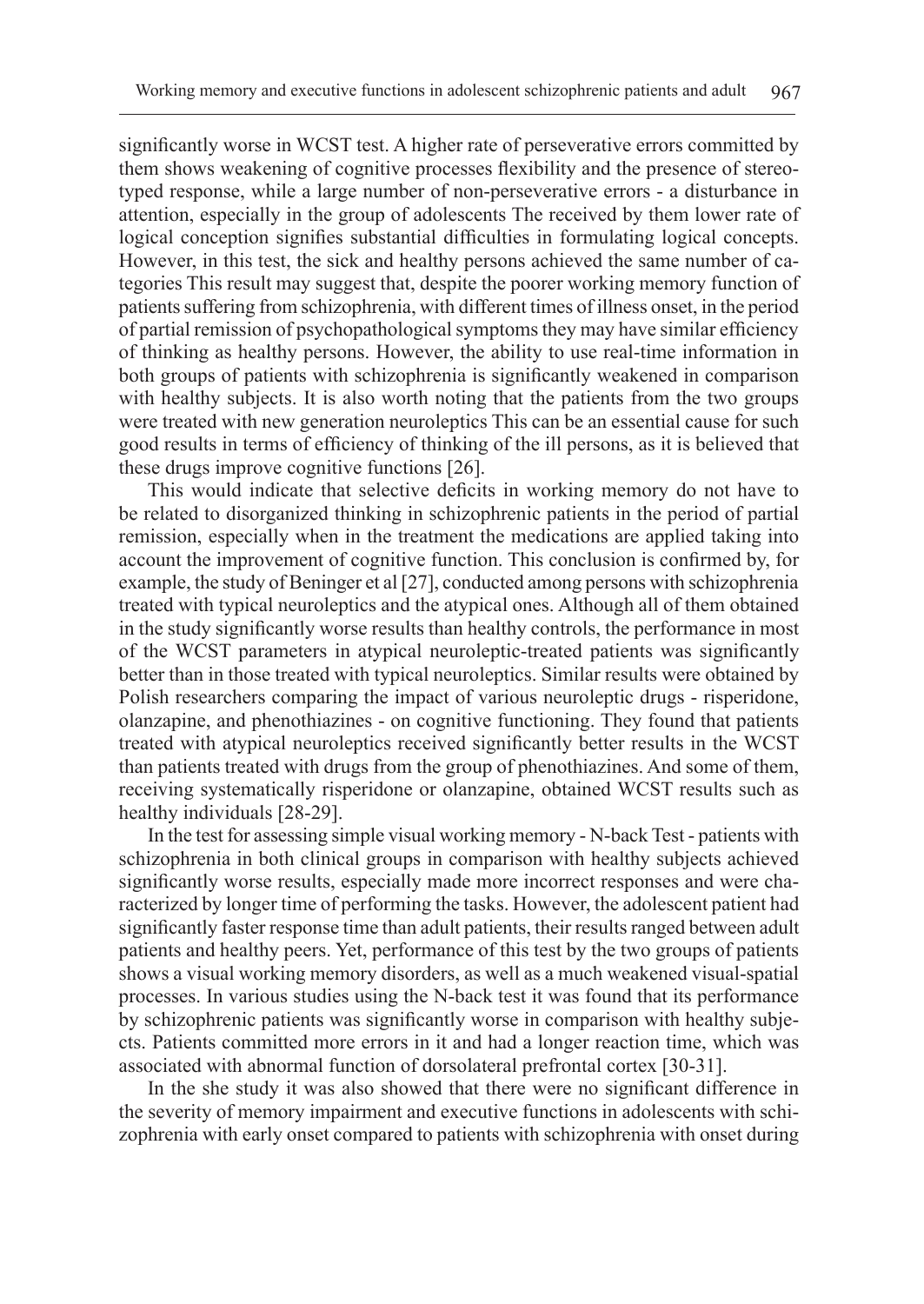adulthood. And even the ill youth obtained significantly better results in two parameters of the applied tests. These results are consistent with few works suggesting that cognitive impairment in patients with early onset are qualitatively and quantitatively similar to those disclosed by patients with the later onset of illness [17, 32]. In both studied groups the duration of the disease was relatively short, patients had comparable, small number of hospitalizations (usually 1-3), and all were treated with atypical neuroleptics. However, these groups differed in the intensity of psychopathological symptoms during the period of the study. Adolescents suffering from schizophrenia had significantly greater severity of psychopathological symptoms compared to adult patients, and still have not received worse outcomes in tests, and got even better in the individual parameters. In the WCST test they used much smaller number of cards to order the first category and in the N-back test had significantly faster response time compared with ill adults. However, the faster response time may be the result of age, as also the group of healthy peers performed the test more quickly than healthy adults and this was the only parameter in the tests differentiating the control groups from each other. These results are not consistent with previous statements about the large increase in cognitive impairment in patients with early-onset compared to those with onset in adulthood [9-10]. The data obtained can obviously only suggest that in the early years of schizophrenia may not be a difference in the severity of impairment of working memory and executive functions between people with early onset of the disease and those with the onset in adulthood. We cannot however exclude the possibility that, with the duration of the disease, particularly in those with early onset, can occur deterioration and cognitive disorganization. Some studies have shown deterioration in cognitive function efficiency after many years from the onset in patients with a greater number of previously experienced psychotic episodes [33]. But also the already mentioned works pointed to the lack of decrease of cognitive deficits in the average period of 9-10 years of disease in early-onset patients [17]. For example, in the reports from the 15-year long term follow-up, there was no difference in the severity of cognitive impairment among people with the onset in adolescence and adulthood, but significantly worse results were observed in patients with very early onset in childhood. Attention was also paid to the relationship between the severity of cognitive impairment and the length of duration of untreated psychosis and the type of getting ill. The longer the time of not treating psychosis and the so called deceitful conduct (type I by Crow), the greater the severity of cognitive dysfunction and worse psychosocial functioning [34].

It seems that there is a need to continue research on the specificity of cognitive impairment in schizophrenia, as they can help in finding answers to the following questions: Do cognitive dysfunctions are truly more severe in patients with early-onset compared to onset in adulthood? Do in patients with early-onset cognitive processes deteriorate with the duration of the disease? What factors are responsible for their stabilization or progression? Finding answers to the above problems will allow for better adjusted treatment, beginning from pharmacotherapy to cognitive functions training and psychotherapeutic treatment of patients with schizophrenia.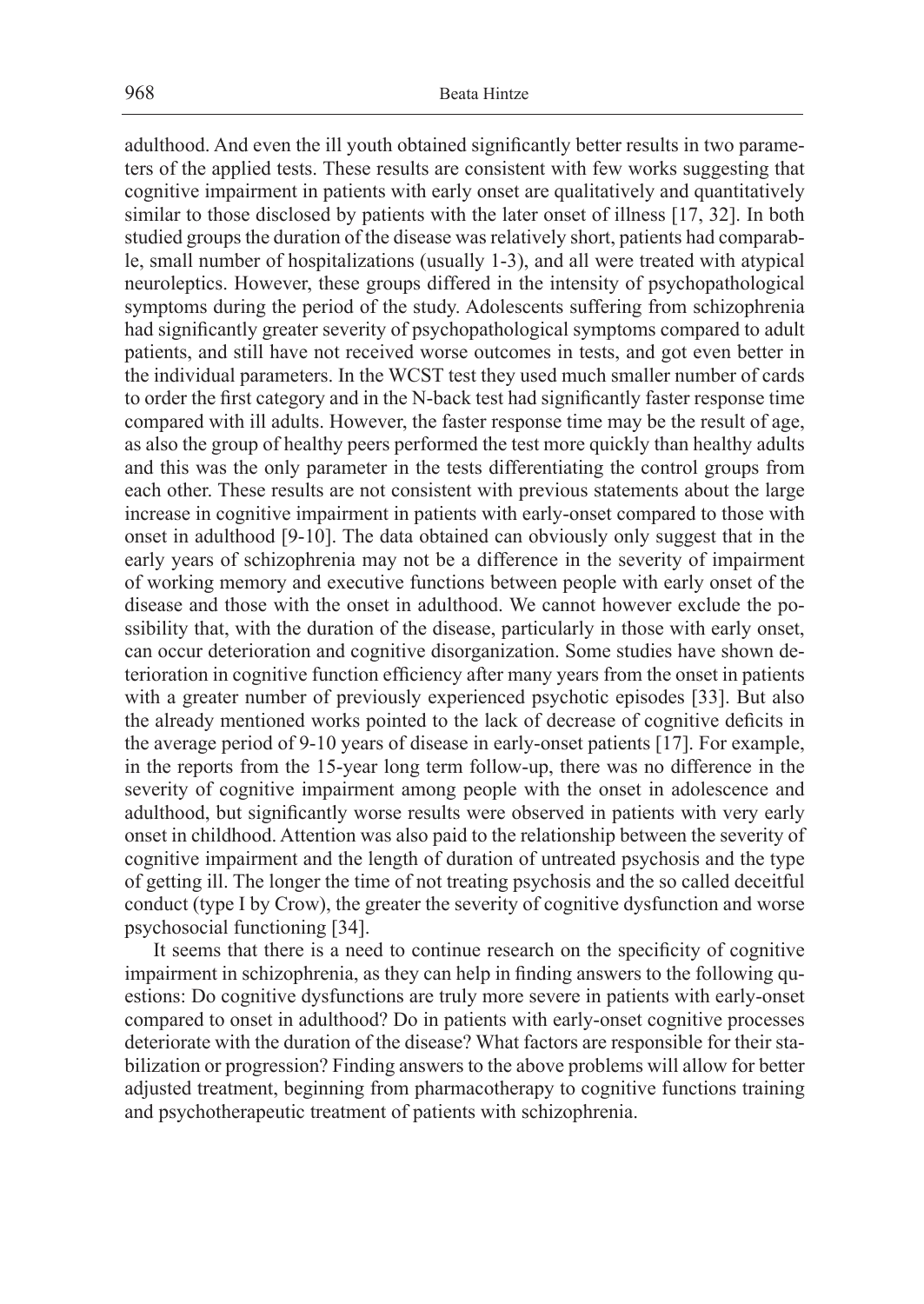### **Conclusions**

- 1. In patients with schizophrenia, regardless of the onset of the illness, in the period of partial remission problems with memory and executive functions occur.
- 2. No differences were found in the severity of memory impairment and executive functions in patients with early-onset compared to those with the onset in adulthood, in the initial years of the illness, which suggests that early onset of schizophrenia is not necessarily connected with more severe cognitive impairment.
- 3. Applying new generation of treatment with neuroleptics may have a significant impact on better cognitive functioning in patients regardless of the period of the onset.

# **Practical aspects**

The results of the quoted and own research suggest the need for a comprehensive diagnosis of cognitive impairment in patients with schizophrenia, particularly in the early episodes, which will help in the selection of optimal treatment programs tailored to the needs of patients, ranging from pharmacotherapy to the psychotherapeutic treatment. They also point to the need for the inclusion of cognitive function training as an integral part of therapy of each patient with severe cognitive impairment. Early intervention, even already in the prodromal period, in which cognitive impairment occur, can reduce the negative consequences of the disease for the future psychosocial functioning of patients.

# **References**

- 1. Reichenberg A. *The assesment of neuropsychological functioning in schizophrenia*. Dialogues Clin. Neurosci. 2010; 12 (3): 383–92.
- 2. Bowie CR, Harvey PD. *Coginition in schizophrenia: impairment , determinations, and functional importance.* Psychiatr. Clin. North Am. 2005; 28: 613–633.
- 3. Pukrop R, Matuschek E, Ruhrmann S, Brockhaus-Dumke A, Tendolkar I, Bertsch A, Klosterkotter J. *Dimensions of working memory dysfunction in schizophrenia.* Schizophr. Res. 2003; 62: 259–268.
- 4. Altshuler LL, Ventura J, van Gorp WG, Green MF, Theberge DC, Mintz J. *Neurocognitive function in clinically stable men with bipolar I disorder or schizophrenia and normal control subjects*. Biol. Psychiatry 2004; 56: 560–569.
- 5. Dickinson D, Iannone VN, Wilk CM, Gold JM. *General and specific cognitive deficits in schizophrenia*. Biol. Psychiatry 2004; 55: 826–833.
- 6. Hintze B, Wciórka J, Borkowska A. *Zaburzenia pamięci operacyjnej i funkcji wykonawczych u chorych na schizofrenię w okresie częściowej remisji objawów psychopatologicznych*. Psychiatria 2007; 4 (2): 1–7.
- 7. Glahn DC, Ragland JD, Abramoff A, Barrett J, Laird AR, Bearden CF, Velligan DI. *Beyond hypofrontality: a quantitative meta-analysis of functional neuroimaging studies of working memory in schizophrenia.* Hum. Brain Mapp. 2005; 25: 60–69.
- 8. Polgar P, Rethlyi JM, Balint S, Komlosi S, Czobor P, Bitter I. *Executive function in deficit schizophrenia: What do the dimensions of the Wisconsin Card Sorting Test tell us?.* Schizophr. Res. 2010; 122: 85–93.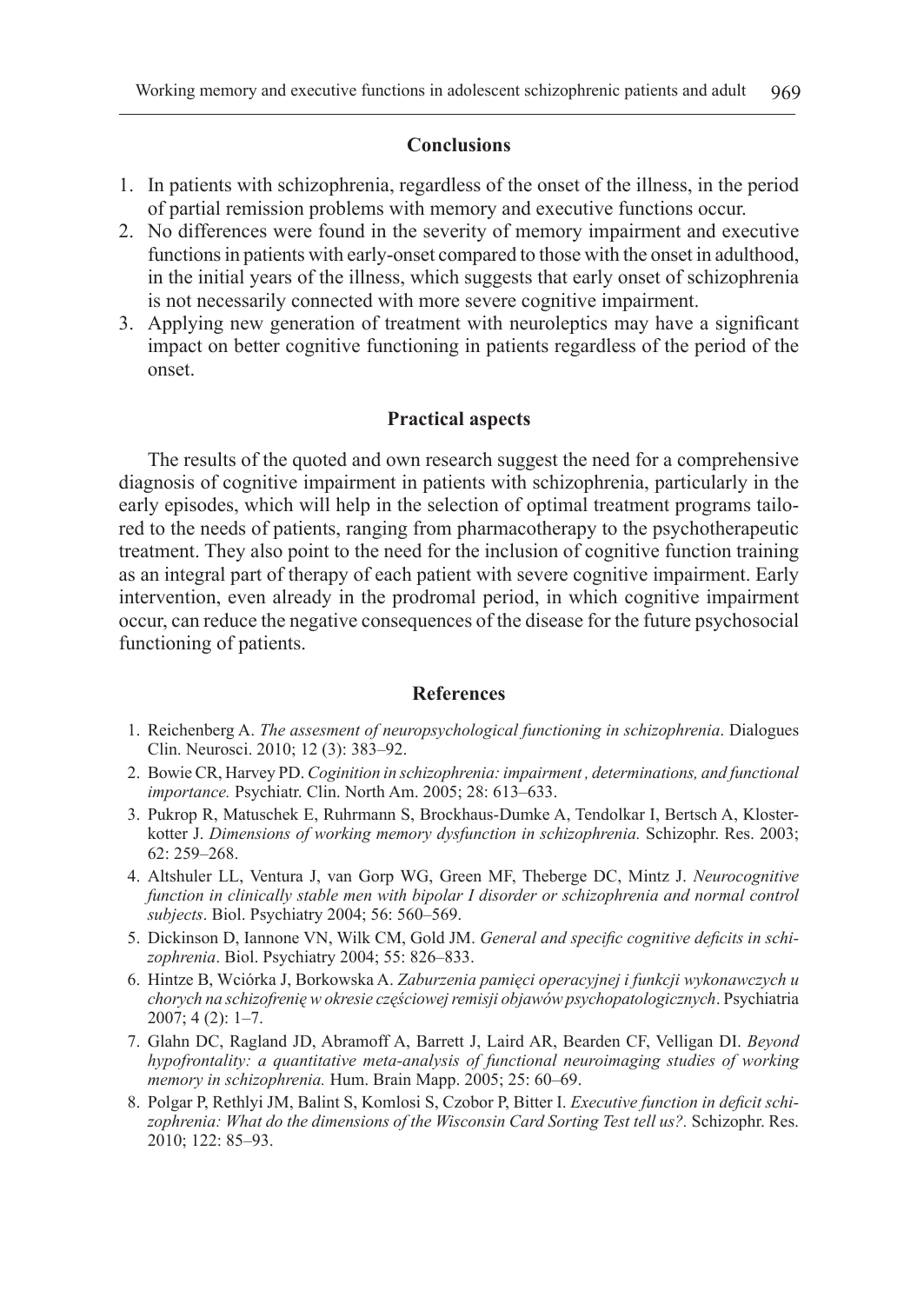- 9. Stratta P, Arduim L, Daneluzzo E, Daneluzzo E, Rinaldi O, di Genova A, Rossi A. *Relationship of good and poor Wisconsin Card Sorting Test performance to illness duration in schizophrenia: a cross-sectional analysis.* Psychiatry Res. 2003; 121 (3): 119–227.
- 10. McClellan J, Prezbindowski A, Breiger D, McCurry C. *Neuropsychological functioning in early onset psychotic disorders.* Schizophr. Res. 2004; 68: 21–26.
- 11. Bilder RM, Goldman RS, Robinson D, Reiter G, Bell L, Bates JA, Pappadopulos E, Willson DF, Alvir JM, Woerner GM, Geisler S, Kane JM, Lieberman JA. *Neuropsychology of first episode schizophrenia: initial characterization and clinical correlates.* Am. J. Psychiatry 2000; 157 (4): 549–559.
- 12. Weickert TW, Goldberg TE. *The course of cognitive impairment in patients with schizophrenia. In Cognition in schizophrenia*. Oxford: Oxford University Press 2001.
- 13. Addington J, Addington D. *Cognitive functioning in first-episode schizophrenia*. J Psychiatry Neurosi. 2002; 27 (3): 188–192.
- 14. Green MF, Kern RS, Heaton RK. *Longitual studies of cognition and functional outcome in schizophrenia: implications for MATRICS.* Schizophr. Res. 2004; 72: 41–51.
- 15. Combs DR, Gouvier WD. *The role of attention in affect perception: an examination of Mirsky's Four Factor Model of Attention in chronic schizophrenia*. Schizophr. Bull. 2004; 30 (4): 727–738.
- 16. Jabben N, Arts B, van Os J, Krabbendam L. *Neurocognitive functioning as intermediary phenotype and predictor of psychosocial functioning across the psychosis continuum: studies in schizophrenia and bipolar disorder*. J. Clin. Psychiatry 2010; 71 (6): 764–774.
- 17. Kravariti E, Morris RG, Rabe-Hesketh S, Murray RM, Frangou S. *The Maudsley Early Onset Schizophrenia Study: cognitive function in adolescent-onset schizophrenia*. Schizophr. Res. 2003; 65: 95–103.
- 18. Frangou S, Hadjulis M, Vourdas A. *The Maudsley early onset schizophrenia study: cognitive function over a 4-year follow-up period.* Schizophr. Bull. 2008; 43: 52–59.
- 19. Kay SR, Fiszbein A, Opler LA. *The Positive and Negative Syndrome Scale (PANSS) for schizophrenia*. Schizophr. Bull. 1987; 13: 261–276.
- 20. Heaton RK, Chelune GJ, Talley JL, Kay G, Cuertiss G. *Wisconsin Card Sorting Test Manual: Revised and expanded*. Odessa, FL: Psychological Assessment Resources; 1993.
- 21. Coppola R. *Working Memory Test V1.06.1 Clinical Brain Disorder 1999, Branch, NIMH*.
- 22. Wood SJ, Pantelis C, Proffitt T, Phillips LJ, Stuart GW, Buchanan JA, Mahony K, Brewer W, Smith DJ, McGorry PD. *Spacial working memory ability is a marker of risk – for – psychosis*. Psychol. Med. 2003; 33 (7): 1239–1247.
- 23. Mathes B, Wood SJ, Proffitt T, Stuart GW, Buchanan JA, Velakoulis D, Brewer W, McGorry PD, Pantelis C. *Early processing deficits in object working memory in first-episode schizophrenia psychosis and established schizophrenia*. Psychol. Med. 2005; 35 (7): 1053–1062.
- 24. Pukrop R, Schulze-Lutter F, Ruhrmann S, Brockhause-Dumke A, Tendolkar I, Bechdolf A, Matuschek E, Klosterkootter J. *Neurocognitive functioning in subjects at risk a first episode of psychosis compared with first-and multiple-episode schizophrenia.* J. Clin. Exp. Neuropsychology 2006; 28: 1388–1407.
- 25. Zanello A, Curtis L, Badan Ba M, Merlo MCG. *Working memory impairments in first-episode psychosis and chronic schizophrenia*, Psychiatry Res. 2009; 165: 10–18.
- 26. Harvey PD, Green MF, Keefe RS, Velligan DI. *Cognitive functioning in schizophrenia: a consensus statement on its role in the definition and evaluation of effective treatments for the illness.*  J. Clin. Psychiatry 2004; 65: 361–372.
- 27. Beninger RJ, Wasserman J, Zanibbi K, Chabonneau D, Mangels J, Beninger BV. *Typical and atypical antipsychotic medications differentially affect two nondeclarative memory tasks in schizophrenic patients: a double dissociation*. Schizophr. Res. 2003; 61 (2–3): 281–292.